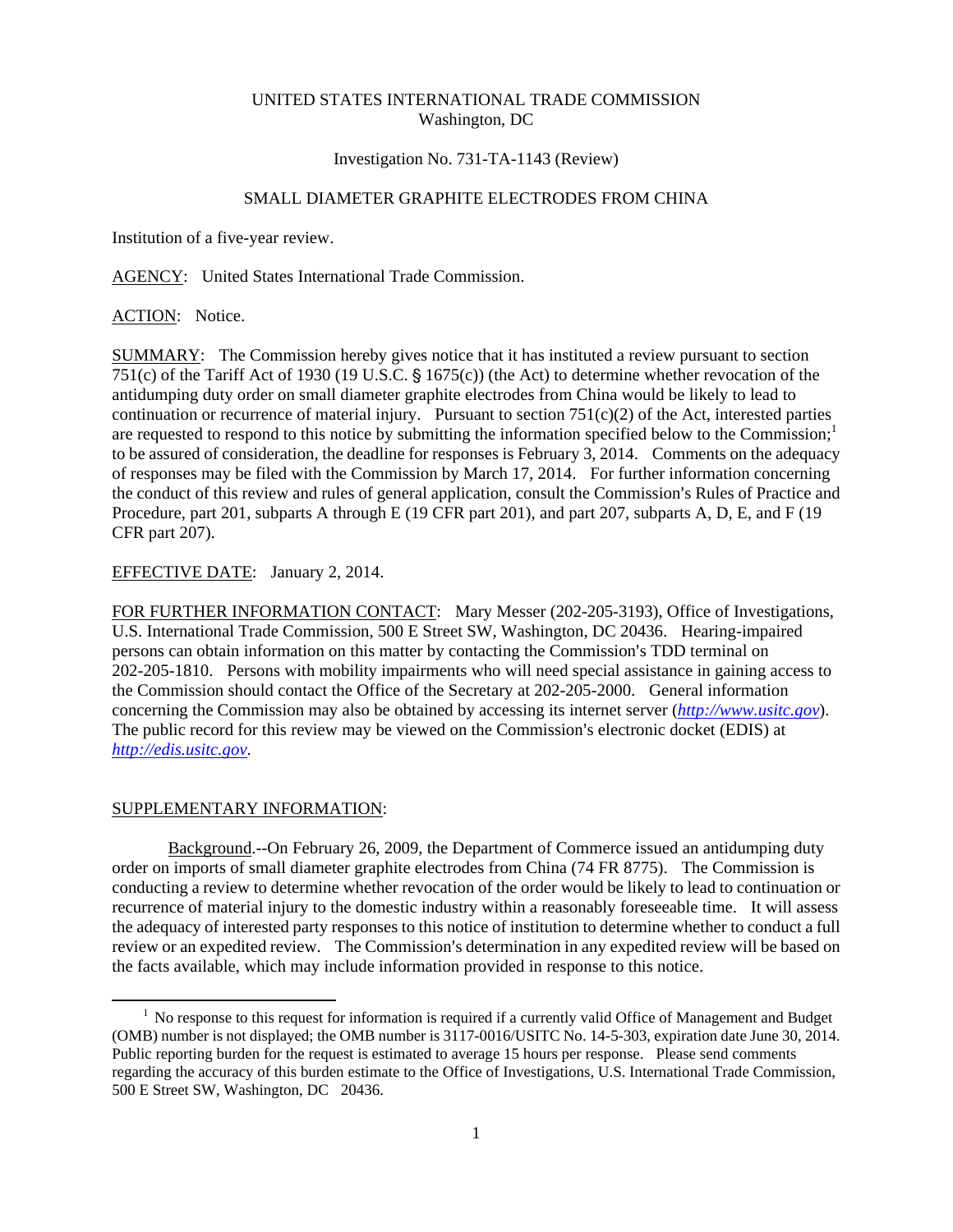Definitions.--The following definitions apply to this review:

- (1) *Subject Merchandise* is the class or kind of merchandise that is within the scope of the five-year review, as defined by the Department of Commerce.
- (2) The *Subject Country* in this review is China.
- (3) The *Domestic Like Product* is the domestically produced product or products which are like, or in the absence of like, most similar in characteristics and uses with, the *Subject Merchandise*. In its original determination, the Commission defined the *Domestic Like Product* as all small diameter graphite electrodes coextensive with the scope.
- (4) The *Domestic Industry* is the U.S. producers as a whole of the *Domestic Like Product*, or those producers whose collective output of the *Domestic Like Product* constitutes a major proportion of the total domestic production of the product. In its original determination, the Commission defined the *Domestic Industry* as all U.S. producers of small diameter graphite electrodes.
- (5) The *Order Date* is the date that the antidumping duty order under review became effective. In this review, the *Order Date* is February 26, 2009.
- (6) An *Importer* is any person or firm engaged, either directly or through a parent company or subsidiary, in importing the *Subject Merchandise* into the United States from a foreign manufacturer or through its selling agent.

Participation in the review and public service list.--Persons, including industrial users of the *Subject Merchandise* and, if the merchandise is sold at the retail level, representative consumer organizations, wishing to participate in the review as parties must file an entry of appearance with the Secretary to the Commission, as provided in section  $201.11(b)(4)$  of the Commission's rules, no later than 21 days after publication of this notice in the *Federal Register*. The Secretary will maintain a public service list containing the names and addresses of all persons, or their representatives, who are parties to the review.

Former Commission employees who are seeking to appear in Commission five-year reviews are advised that they may appear in a review even if they participated personally and substantially in the corresponding underlying original investigation. The Commission's designated agency ethics official has advised that a five-year review is not considered the "same particular matter" as the corresponding underlying original investigation for purposes of 18 U.S.C. § 207, the post employment statute for Federal employees, and Commission rule 201.15(b) (19 CFR  $\S$  201.15(b)), 73 FR 24609 (May 5, 2008). This advice was developed in consultation with the Office of Government Ethics. Consequently, former employees are not required to seek Commission approval to appear in a review under Commission rule 19 CFR  $\S 201.15$ , even if the corresponding underlying original investigation was pending when they were Commission employees. For further ethics advice on this matter, contact Carol McCue Verratti, Deputy Agency Ethics Official, at 202-205-3088.

Limited disclosure of business proprietary information (BPI) under an administrative protective order (APO) and APO service list.--Pursuant to section  $207.7(a)$  of the Commission's rules, the Secretary will make BPI submitted in this review available to authorized applicants under the APO issued in the review, provided that the application is made no later than 21 days after publication of this notice in the *Federal Register.* Authorized applicants must represent interested parties, as defined in 19 U.S.C. §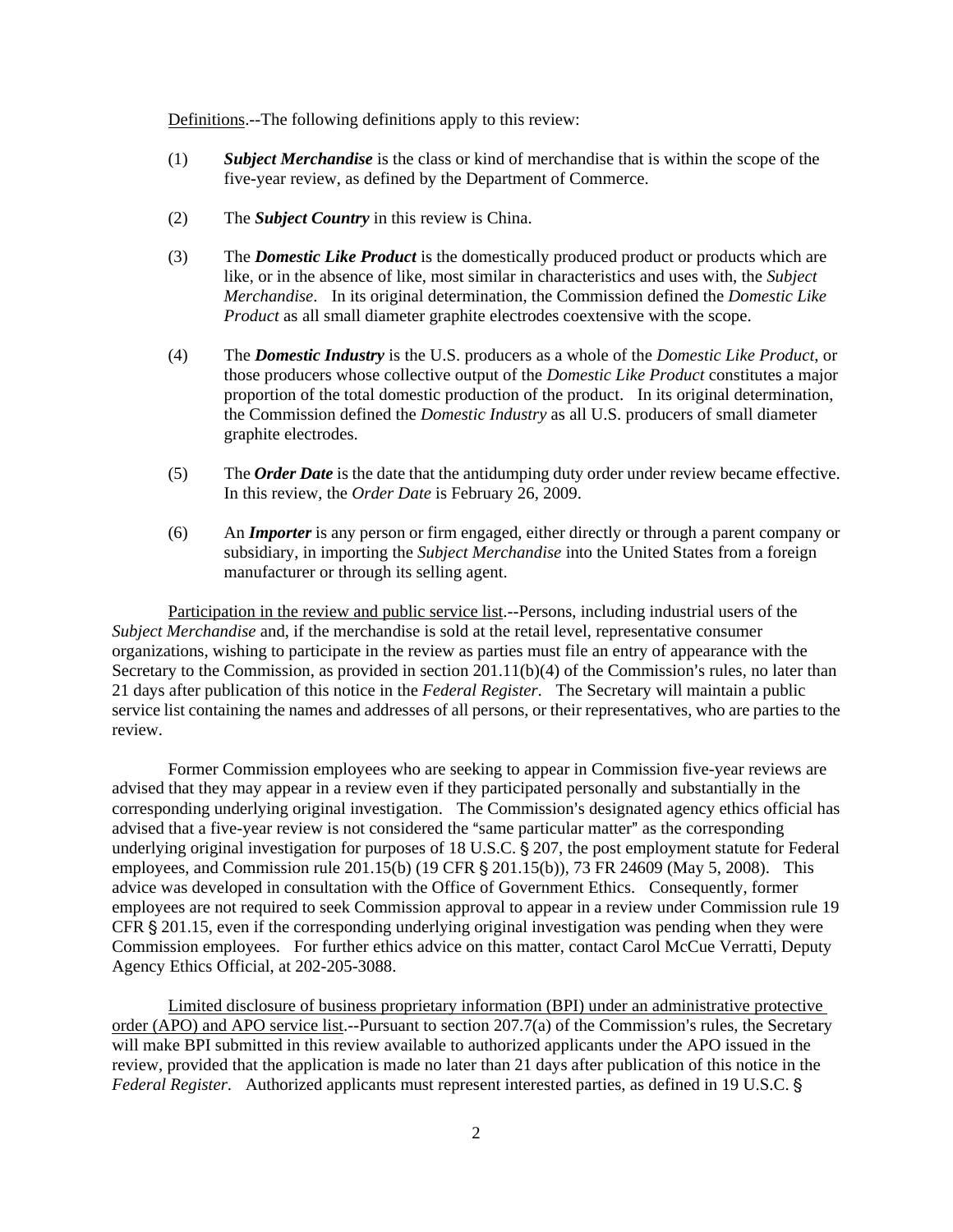1677(9), who are parties to the review. A separate service list will be maintained by the Secretary for those parties authorized to receive BPI under the APO.

Certification.--Pursuant to section 207.3 of the Commission's rules, any person submitting information to the Commission in connection with this review must certify that the information is accurate and complete to the best of the submitter's knowledge. In making the certification, the submitter will be deemed to consent, unless otherwise specified, for the Commission, its employees, and contract personnel to use the information provided in any other reviews or investigations of the same or comparable products which the Commission conducts under Title VII of the Act, or in internal audits and investigations relating to the programs and operations of the Commission pursuant to 5 U.S.C. Appendix 3.

Written submissions.--Pursuant to section 207.61 of the Commission's rules, each interested party response to this notice must provide the information specified below. The deadline for filing such responses is February 3, 2014. Pursuant to section  $207.62(b)$  of the Commission's rules, eligible parties (as specified in Commission rule 207.62(b)(1)) may also file comments concerning the adequacy of responses to the notice of institution and whether the Commission should conduct an expedited or full review. The deadline for filing such comments is March 17, 2014. All written submissions must conform with the provisions of sections 201.8 and 207.3 of the Commission's rules and any submissions that contain BPI must also conform with the requirements of sections 201.6 and 207.7 of the Commission's rules. Regarding electronic filing requirements under the Commission's rules, see also the Commission's *Handbook on E-Filing*, available on the Commission's website at *http://edis.usitc.gov*. Also, in accordance with sections  $201.16(c)$  and  $207.3$  of the Commission's rules, each document filed by a party to the review must be served on all other parties to the review (as identified by either the public or APO service list as appropriate), and a certificate of service must accompany the document (if you are not a party to the review you do not need to serve your response).

Inability to provide requested information.--Pursuant to section  $207.61(c)$  of the Commission's rules, any interested party that cannot furnish the information requested by this notice in the requested form and manner shall notify the Commission at the earliest possible time, provide a full explanation of why it cannot provide the requested information, and indicate alternative forms in which it can provide equivalent information. If an interested party does not provide this notification (or the Commission finds the explanation provided in the notification inadequate) and fails to provide a complete response to this notice, the Commission may take an adverse inference against the party pursuant to section 776(b) of the Act (19 U.S.C.  $\S$  1677e(b)) in making its determination in the review.

INFORMATION TO BE PROVIDED IN RESPONSE TO THIS NOTICE OF INSTITUTION: As used below, the term "firm" includes any related firms.

- (1) The name and address of your firm or entity (including World Wide Web address) and name, telephone number, fax number, and E-mail address of the certifying official.
- (2) A statement indicating whether your firm/entity is a U.S. producer of the *Domestic Like Product*, a U.S. union or worker group, a U.S. importer of the *Subject Merchandise*, a foreign producer or exporter of the *Subject Merchandise*, a U.S. or foreign trade or business association, or another interested party (including an explanation). If you are a union/worker group or trade/business association, identify the firms in which your workers are employed or which are members of your association.
- (3) A statement indicating whether your firm/entity is willing to participate in this review by providing information requested by the Commission.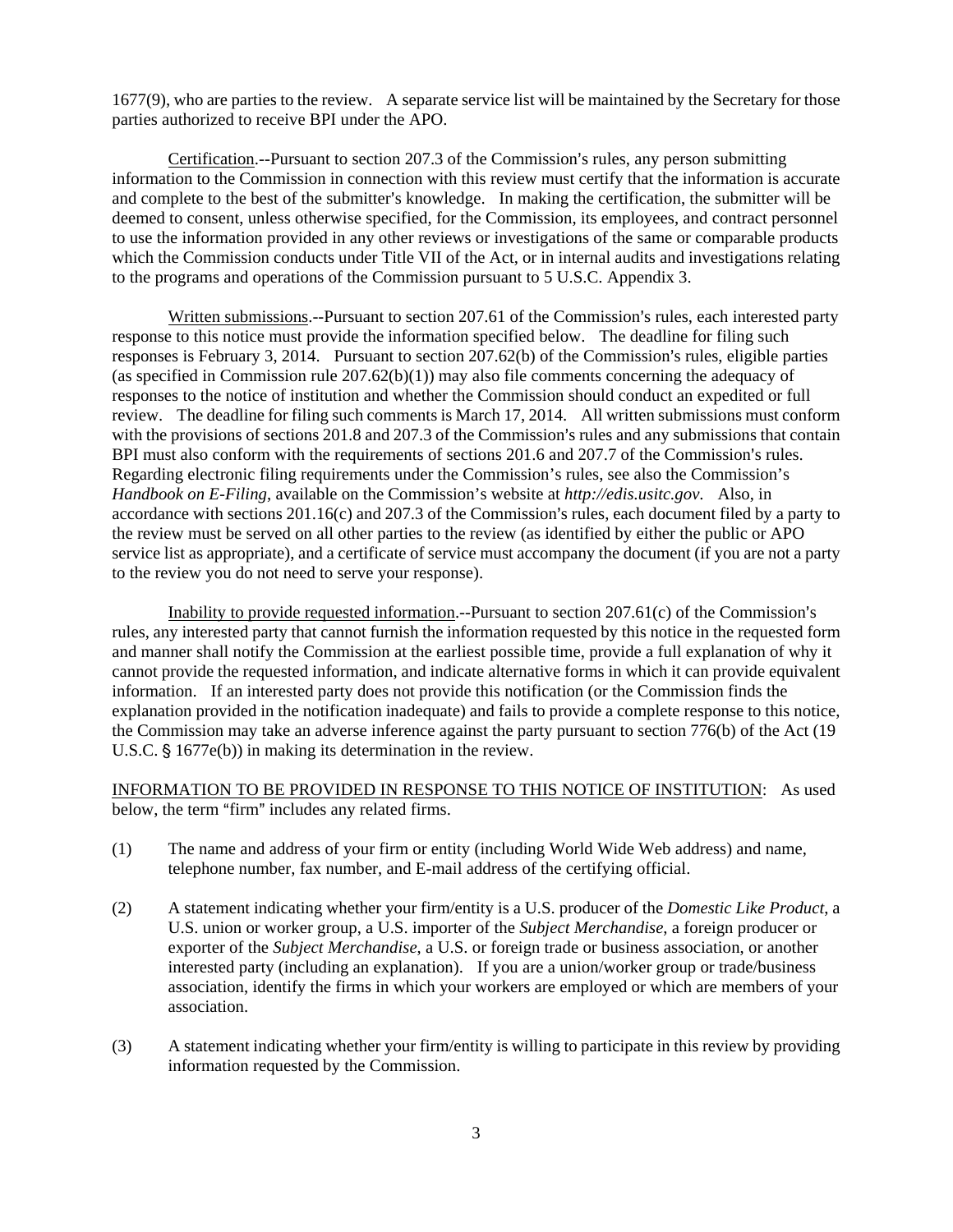- (4) A statement of the likely effects of the revocation of the antidumping duty order on the *Domestic Industry* in general and/or your firm/entity specifically. In your response, please discuss the various factors specified in section 752(a) of the Act (19 U.S.C.  $\S$  1675a(a)) including the likely volume of subject imports, likely price effects of subject imports, and likely impact of imports of *Subject Merchandise* on the *Domestic Industry*.
- (5) A list of all known and currently operating U.S. producers of the *Domestic Like Product*. Identify any known related parties and the nature of the relationship as defined in section  $771(4)(B)$  of the Act (19 U.S.C.  $\S$  1677(4)(B)).
- (6) A list of all known and currently operating U.S. importers of the *Subject Merchandise* and producers of the *Subject Merchandise* in the *Subject Country* that currently export or have exported *Subject Merchandise* to the United States or other countries since the *Order Date*.
- (7) A list of 3-5 leading purchasers in the U.S. market for the *Domestic Like Product* and the *Subject Merchandise* (including street address, World Wide Web address, and the name, telephone number, fax number, and E-mail address of a responsible official at each firm).
- (8) A list of known sources of information on national or regional prices for the *Domestic Like Product* or the *Subject Merchandise* in the U.S. or other markets.
- (9) If you are a U.S. producer of the *Domestic Like Product*, provide the following information on your firm's operations on that product during calendar year 2013, except as noted (report quantity data in metric tons and value data in U.S. dollars, f.o.b. plant). If you are a union/worker group or trade/business association, provide the information, on an aggregate basis, for the firms in which your workers are employed/which are members of your association.
	- (a) Production (quantity) and, if known, an estimate of the percentage of total U.S. production of the *Domestic Like Product* accounted for by your firm's(s') production;
	- (b) Capacity (quantity) of your firm to produce the *Domestic Like Product* (i.e., the level of production that your establishment(s) could reasonably have expected to attain during the year, assuming normal operating conditions (using equipment and machinery in place and ready to operate), normal operating levels (hours per week/weeks per year), time for downtime, maintenance, repair, and cleanup, and a typical or representative product mix);
	- (c) the quantity and value of U.S. commercial shipments of the *Domestic Like Product* produced in your U.S. plant(s);
	- (d) the quantity and value of U.S. internal consumption/company transfers of the *Domestic Like Product* produced in your U.S. plant(s); and
	- (e) the value of (i) net sales, (ii) cost of goods sold (COGS), (iii) gross profit, (iv) selling, general and administrative (SG&A) expenses, and (v) operating income of the *Domestic Like Product* produced in your U.S. plant(s) (include both U.S. and export commercial sales, internal consumption, and company transfers) for your most recently completed fiscal year (identify the date on which your fiscal year ends).
- (10) If you are a U.S. importer or a trade/business association of U.S. importers of the *Subject Merchandise* from the *Subject Country*, provide the following information on your firm's(s') operations on that product during calendar year 2013 (report quantity data in metric tons and value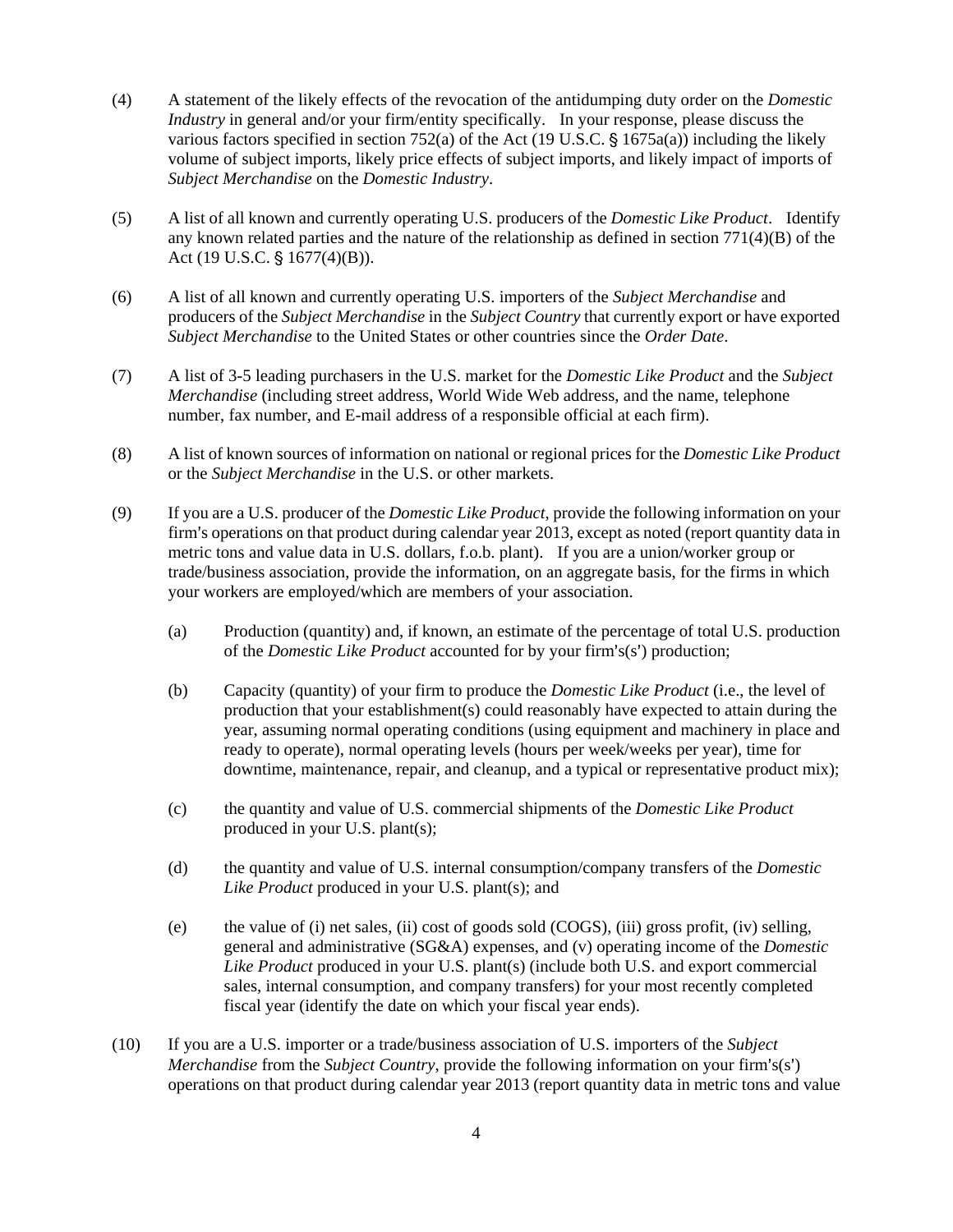data in U.S. dollars). If you are a trade/business association, provide the information, on an aggregate basis, for the firms which are members of your association.

- (a) The quantity and value (landed, duty-paid but not including antidumping duties) of U.S. imports and, if known, an estimate of the percentage of total U.S. imports of *Subject Merchandise* from the *Subject Country* accounted for by your firm's(s') imports;
- (b) the quantity and value (f.o.b. U.S. port, including antidumping duties) of U.S. commercial shipments of *Subject Merchandise* imported from the *Subject Country*; and
- (c) the quantity and value (f.o.b. U.S. port, including antidumping duties) of U.S. internal consumption/company transfers of *Subject Merchandise* imported from the *Subject Country*.
- (11) If you are a producer, an exporter, or a trade/business association of producers or exporters of the *Subject Merchandise* in the *Subject Country*, provide the following information on your firm's(s') operations on that product during calendar year 2013 (report quantity data in metric tons and value data in U.S. dollars, landed and duty-paid at the U.S. port but not including antidumping duties). If you are a trade/business association, provide the information, on an aggregate basis, for the firms which are members of your association.
	- (a) Production (quantity) and, if known, an estimate of the percentage of total production of *Subject Merchandise* in the *Subject Country* accounted for by your firm's(s') production;
	- (b) Capacity (quantity) of your firm(s) to produce the *Subject Merchandise* in the *Subject Country* (i.e., the level of production that your establishment(s) could reasonably have expected to attain during the year, assuming normal operating conditions (using equipment and machinery in place and ready to operate), normal operating levels (hours per week/weeks per year), time for downtime, maintenance, repair, and cleanup, and a typical or representative product mix); and
	- (c) the quantity and value of your firm's(s') exports to the United States of *Subject Merchandise* and, if known, an estimate of the percentage of total exports to the United States of *Subject Merchandise* from the *Subject Country* accounted for by your firm's(s') exports.
- (12) Identify significant changes, if any, in the supply and demand conditions or business cycle for the *Domestic Like Product* that have occurred in the United States or in the market for the *Subject Merchandise* in the *Subject Country* since the *Order Date*, and significant changes, if any, that are likely to occur within a reasonably foreseeable time. Supply conditions to consider include technology; production methods; development efforts; ability to increase production (including the shift of production facilities used for other products and the use, cost, or availability of major inputs into production); and factors related to the ability to shift supply among different national markets (including barriers to importation in foreign markets or changes in market demand abroad). Demand conditions to consider include end uses and applications; the existence and availability of substitute products; and the level of competition among the *Domestic Like Product* produced in the United States, *Subject Merchandise* produced in the *Subject Country*, and such merchandise from other countries.